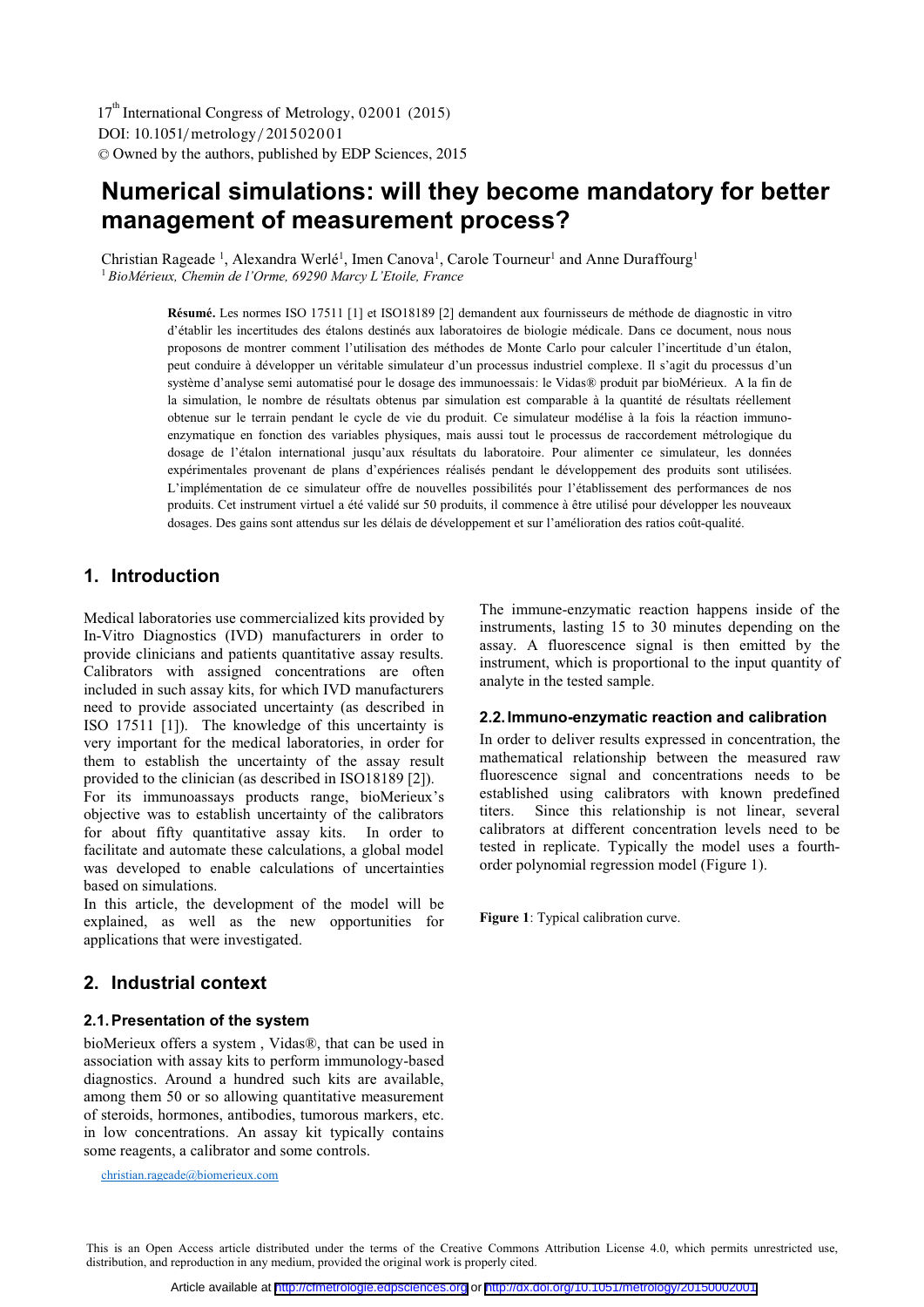

#### **2.3. Metrological traceability**

In order to express concentration results in standardized units (e.g. International units), metrological traceability is a key process during the development of a new assay. It consists of a hierarchical chain based on 3 types of calibrators: an international calibrator, a manufacturer calibrator and a medical laboratory calibrator (Figure 2).

#### **Figure 2:** Metrological traceability



## **2.4. Production and routine use**

For each batch of reagent produced by bioMerieux, the calibration curve is established during the production process. Then, the medical laboratory periodically uses the calibrator included in the Vidas kits to adjust the preestablished calibration curve. This account for instrument variability or drift in time.

The reagents have a limited shelf life (around 18 months typically), so several batches of reagents of the same assay can be used within a laboratory on one or several instruments, depending on their needs. This can lead to different variability across the laboratories.

# **3. Development of the simulator**

#### **3.1. Strategy**

In order to assess the uncertainty of the concentration of calibrator provided to laboratories, the selected strategy was to model the 3 processes described above: immunoenzymatic reaction, metrological traceability and production and routine use conditions.

The model takes into account the physical factors impacting the immuno-enzymatic reaction, the four levels of metrological traceability (Figure 2), and it simulates the distribution of reagent batches in the laboratories.

In order to be reusable, the simulation algorithm also needs to be identical across all the assays available on the Vidas® platform.

#### **3.2. Analysis of the process**

In order to describe and analyze all the processes to be modeled, different experts were gathered, including R&D biologists, quality controls experts and biomathematicians. The first step consisted in listing the different steps of each process and the associated variability factors in a chronological order. Then a risk analysis assesses the impact of each factor on the total variability of the process. Based on expert's opinion, the decision was made on the factors to include or not in the model.

#### **3.3. Statistical method**

The GUM (version 2008) [3] proposes 2 different approaches to estimate uncertainties: the PLU method based on the variances propagation law, and the PDF method (GUM supplement 1 [4]) based on Monte Carlo simulations. Because the conditions to apply the PLU method were not met for immunology assays (nonnormality, non-linearity and high correlation between input factors [5]), the Monte Carlo method was used to develop the simulator.

#### **3.4. Input data**

During the development of a new assay, designs of experiments are performed to optimize the formulation of the different components of the kits. The results of all these experiments characterize the relationship between the fluorescence signal of the immune-enzymatic reaction and physical factors such as temperature, volumetry, and time. In Figure 3, examples of such relationships are shown.

These results were used as input data for the simulator.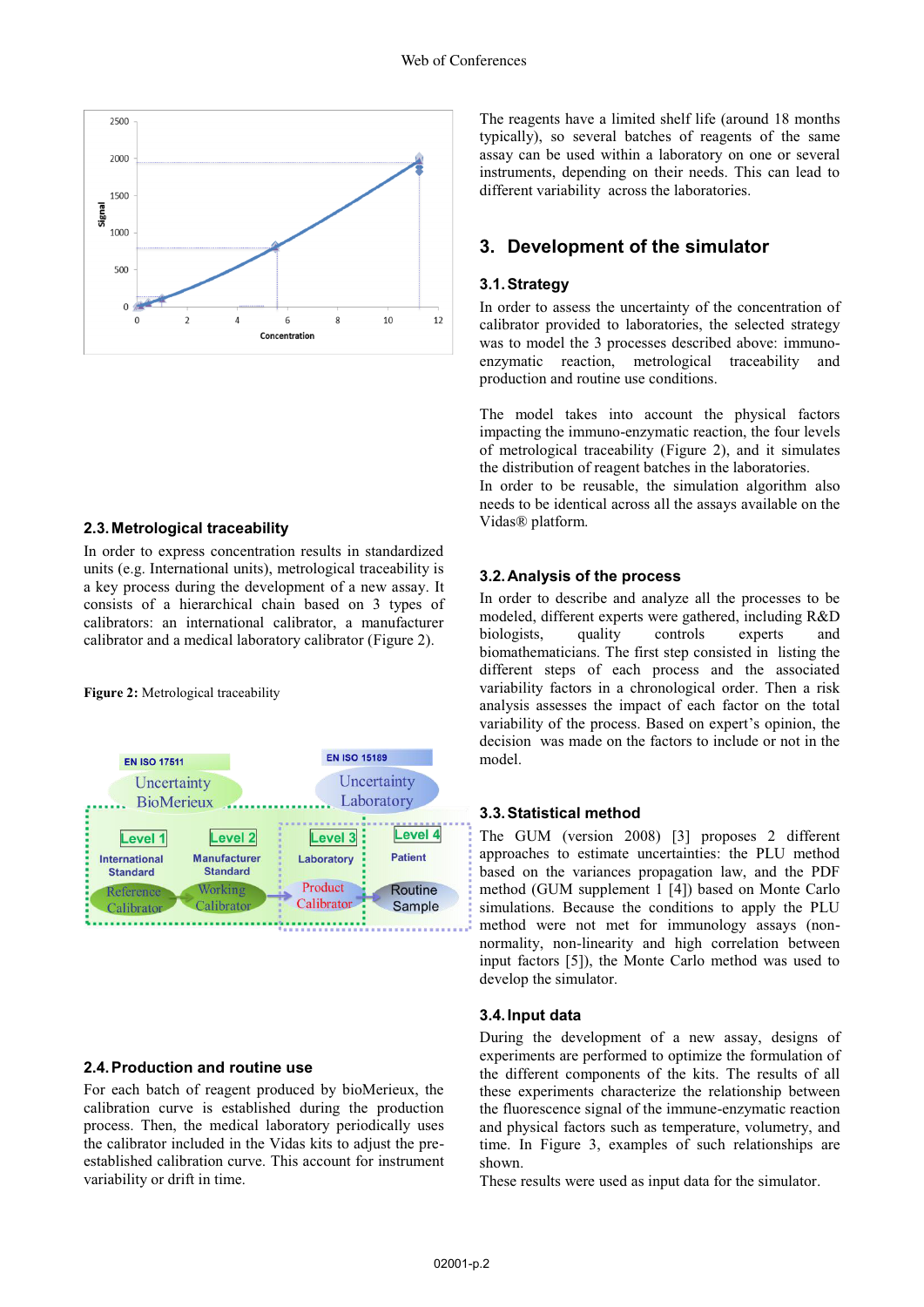

#### **Figure 3:** relationship between signal and physical factors

### **Modeling of the metrological traceability process:**

International calibrators are used to assign titers to manufacturer's calibrators, which are then used to assign titers to laboratories calibrators (Figure 5).

Thus, three protocols are used (protocol A, B and C), each of them using different calibration curves.

Each protocol consists in testing *n* calibrators with *m* replicates (Figure 1). The simulator uses the immunoenzymatic simulation for each of the 3 protocols, to generate the exact number of replicates requested by the protocol (*n* calibrators x *m* replicates). The complexity of this process is due to the fact that the model needs to take into account the dependency between the titers assigned to the 3 calibrators, and the different numbers of tests of the different calibrators within the 3 protocols.

# **3.5. Modeling**

#### **Modeling of the immuno-enzymatic reaction:**

This model simulates the immune-enzymatic reaction from the raw fluorescence signal. The signal is impacted by different physical factors (Figure 4).

**Figure 4:** Simulation of the signals



**Figure 5:** Traceability and calibration



1<sup>st</sup> step: when developing the model, a statistical distribution and parameters are associated to each input factor. For example, normal distribution for the volumetry, arcsine derivative for the temperature.

2nd step: To perform simulations, a random value for temperature and volume is drawn from each associated distribution. The age of the reagent is considered as a parameter of the simulation.

 $3<sup>rd</sup>$  step: the simulator then takes into account the relationship between signal and physical factors, established during the development of the product.

4<sup>th</sup> step: since the impact of volumetry, temperature and time happens at different moments during the reaction, the signal is modified accordingly in a successive manner. At the end, a simulated signal corresponding to the sample tested is obtained.

#### **Modeling of the production and routine use process:**

The parameters used for this process are the number of reagent batches manufactured per year, the number of customers and the average number of reagents used by the laboratories. Reagents batches will be randomly assigned to laboratories, and each batch affects the uncertainty of each simulated laboratory differently (Figure 6).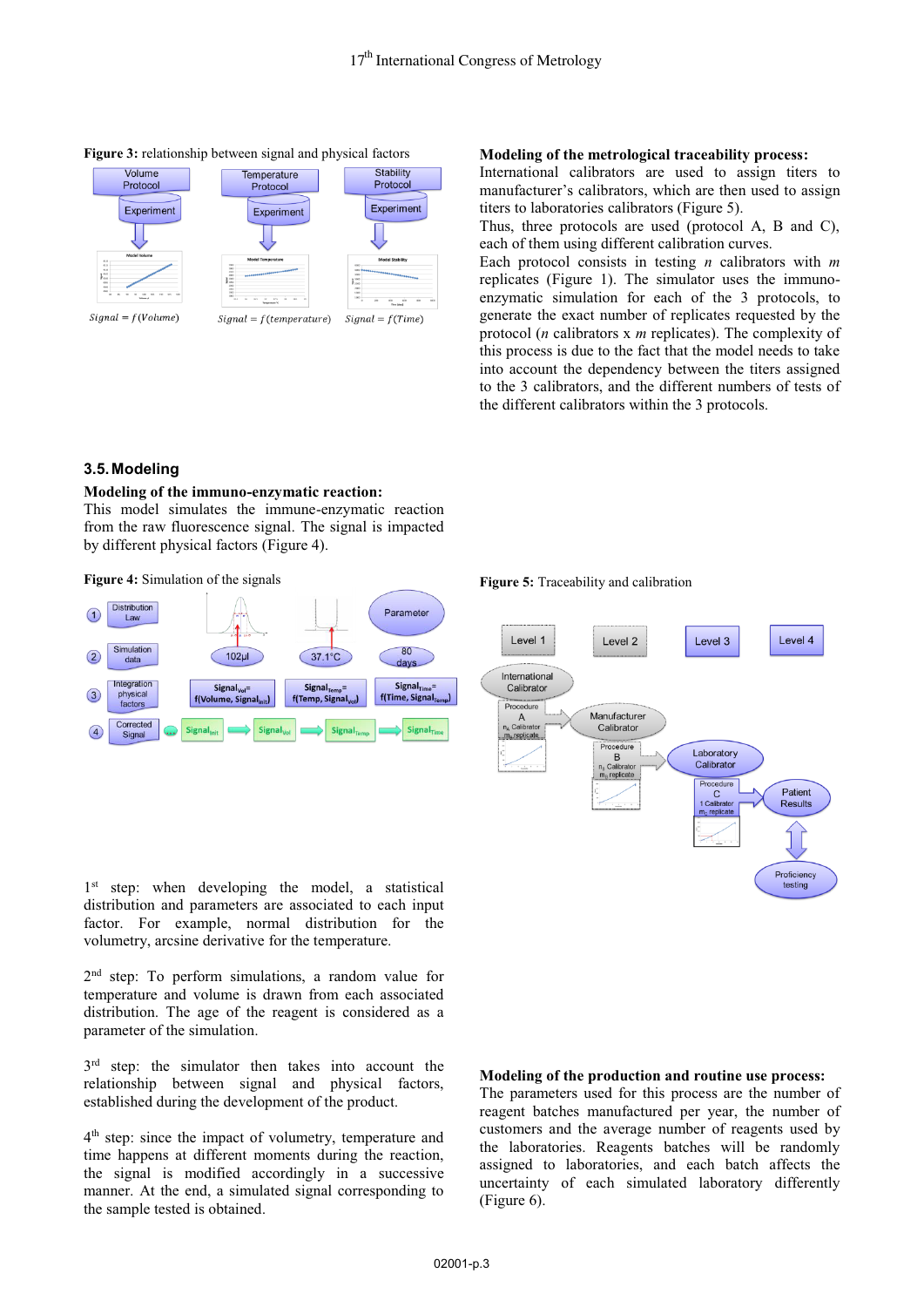At the end of the validation, around 50 assays passed the validation; thus the model is considered usable for the development of new assay.



# **4. Results - Discussion**

### **4.1. Results**

The objective of this model was to provide uncertainty associated with the calibrators included in the kits used by the medical laboratories for the 50 or so quantitative assays of the Vidas system. The results were validated using inter-laboratory program results.

An example of simulation results is provided in Figure 7, showing the acceptable difference compared to the predefined acceptance criteria.

**Figure 7:** simulated coefficient of variation (green) and interlaboratories coefficient of variation (dark blue) as a function of concentration level.



At the end of the simulation, the amount of results obtained by simulation is comparable to the amount of results really obtainable in the field during the lifecycle of the product.

#### **3.6. Validations**

When using Monte Carlo simulation for uncertainty calculations, three types of validation are needed: validation of the script/software [6], validation of the number of simulations [7] and validation of the uncertainty result itself.

The two first validations mentioned are well standardized and described (eg [6]).

For the validation of the uncertainty result itself, two main risks were identified. The first one is linked to the quality of the input data (are all use conditions well represented? is there some atypical data?). The second one would be to omit some factors in the listing of risk analysis and notation steps, leading to underestimation of the uncertainty. It could also happen that the contribution of a factor could be overestimated because the associated variability could be taken into account both in input data and in the model.

To validate the uncertainty results, outcomes of interlaboratories survey programs (proficiency testing) were taken into account [8]. Comparison between proficiency testing results and simulators results of level 4 (Figure 5) was performed, and validation was considered as passed if the difference remained lower than a predefined acceptance criteria. If the uncertainty is validated for level 4, we can conclude that it is also validated for the manufacturer calibrator (level 3).

#### **4.2. Perspectives**

In addition to the ultimate uncertainty result, the simulator allows many other applications that could be very helpful to optimize the development process of a new assay. Around forty potential applications have been established, and two of them have already been successfully tested.

For these two cases, the simulator rapidly optimized the quality/cost ratio, reducing the number of concentrations levels needed to establish a calibration curve, while maintaining an adequate quality level. Such optimization by experiments alone would have a required high number of costly experiments, and more time, to obtain the same outcome.

In addition, the accuracy of the results using simulations can be better than the one obtained by experiments. For example, simulations can estimate more sources of variation and thus obtained better predictions.

Simulation is rarely used in In-Vitro Diagnostics companies compared to other industries because the cost of experiments is relatively low. However the cost is increasing more and more because of the development of new technologies and the increased level of regulatory requirements. Simulations are expected to help